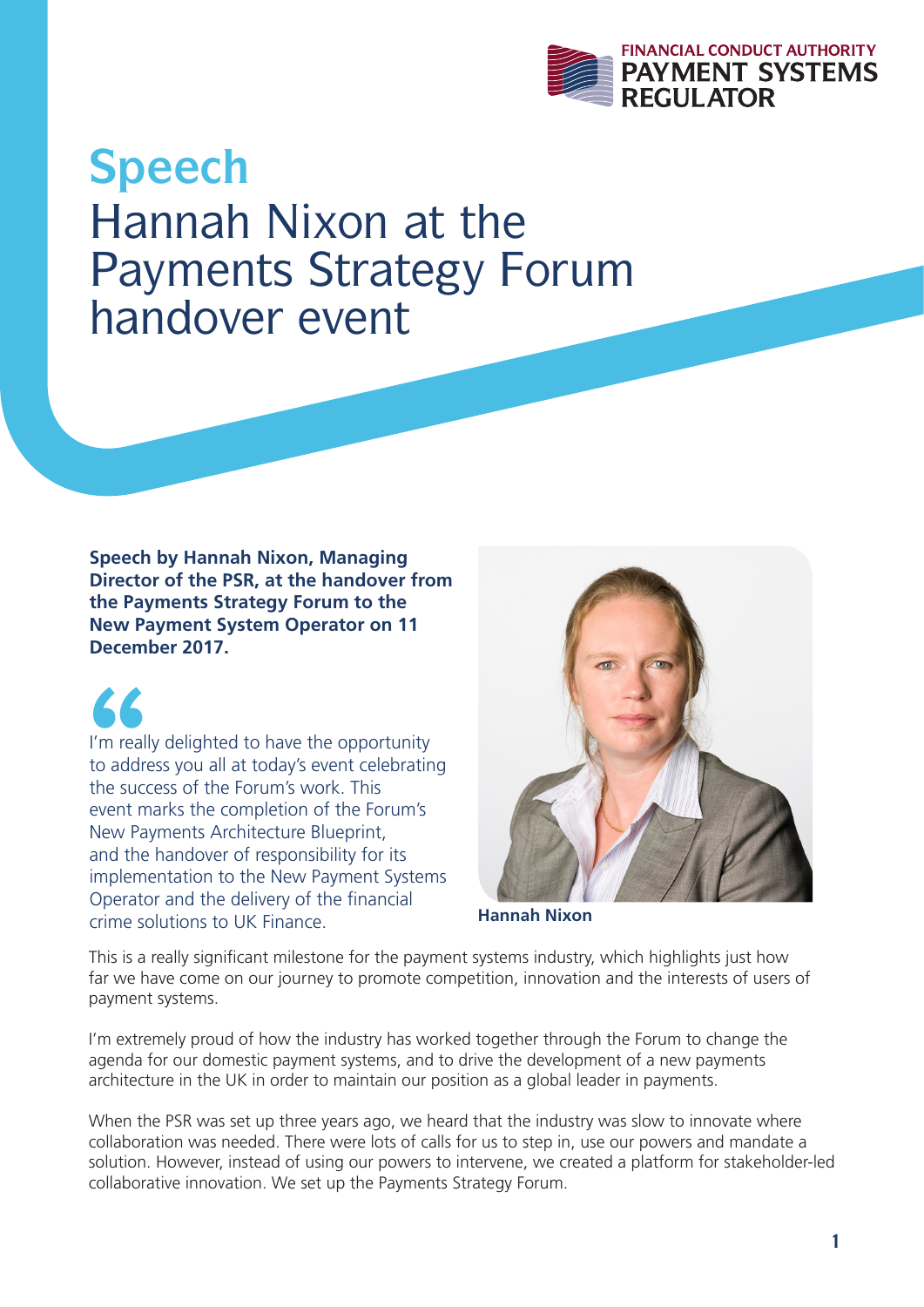At the time, many people were sceptical about whether the Forum would work, but we were determined to empower the sector to find the right solutions. Just as we anticipated, the Forum proved all doubters wrong and lived up to all of our expectations thanks to strong leadership from Ruth and the Forum's members. I want to thank them for all their hard work over the last couple of years. Their ambition, expertise and commitment is the reason behind the Forum's success.

As Ruth mentioned, under the Forum's stewardship the whole payments community played an integral role in driving the Forum's ambitious work. This includes both developing a Payments Strategy fit for the 21st century in under a year and, of course, developing today's Blueprint to a tight timeline.

Through its various working groups and engagement via the Payments Community, the Forum brought together stakeholders from across the industry. For the first time, market participants ranging from big banks to consumer groups representing end-users were given an equal voice and an equal opportunity to engage in the future of the UK's payment systems. That's a significant accomplishment.

We established the Forum to achieve a specific objective – to develop a collaborative innovation strategy to promote the interests of users. As you all know, the Forum met this objective in November 2016 when it published its Strategy, and has since progressed the next phase of detailed design and implementation planning.

With the Forum successfully delivering all it set out to do, I'm proud to stand here before you to mark the formal handover of the finalised New Payments Architecture Blueprint to the NPSO. The Forum will close down by the end of the year, and as of this moment, the NPSO is responsible for successfully delivering the NPA.

I am very pleased that Melanie and Paul have decided to leverage what is perhaps the Forum's greatest strength, and build on its stakeholder engagement model to establish Advisory Councils that will preserve expertise from the Payments Community. It's very reassuring that the NPSO views stakeholder engagement as vital to its success as an organisation and to the successful delivery of the Forum's initiatives.

I am also happy to confirm that UK Finance has accepted ownership for delivering the Forum's financial crime solutions. I am confident that it will act as a capable cross-industry driving force to deliver effective and timely results.

As Ruth expressed in her opening remarks, it is now up to the NPSO and UK Finance to maintain industry momentum and drive forward the work started by the Forum.

I cannot stress enough that this is a historic opportunity for UK payments. Standing still is not an option. Change must happen.

At the PSR, we are determined to ensure the NPA is successfully delivered. To achieve this, we will continue to engage with the NPSO and encourage and monitor its work, but we will not hesitate to step in if it's not going in the right direction.